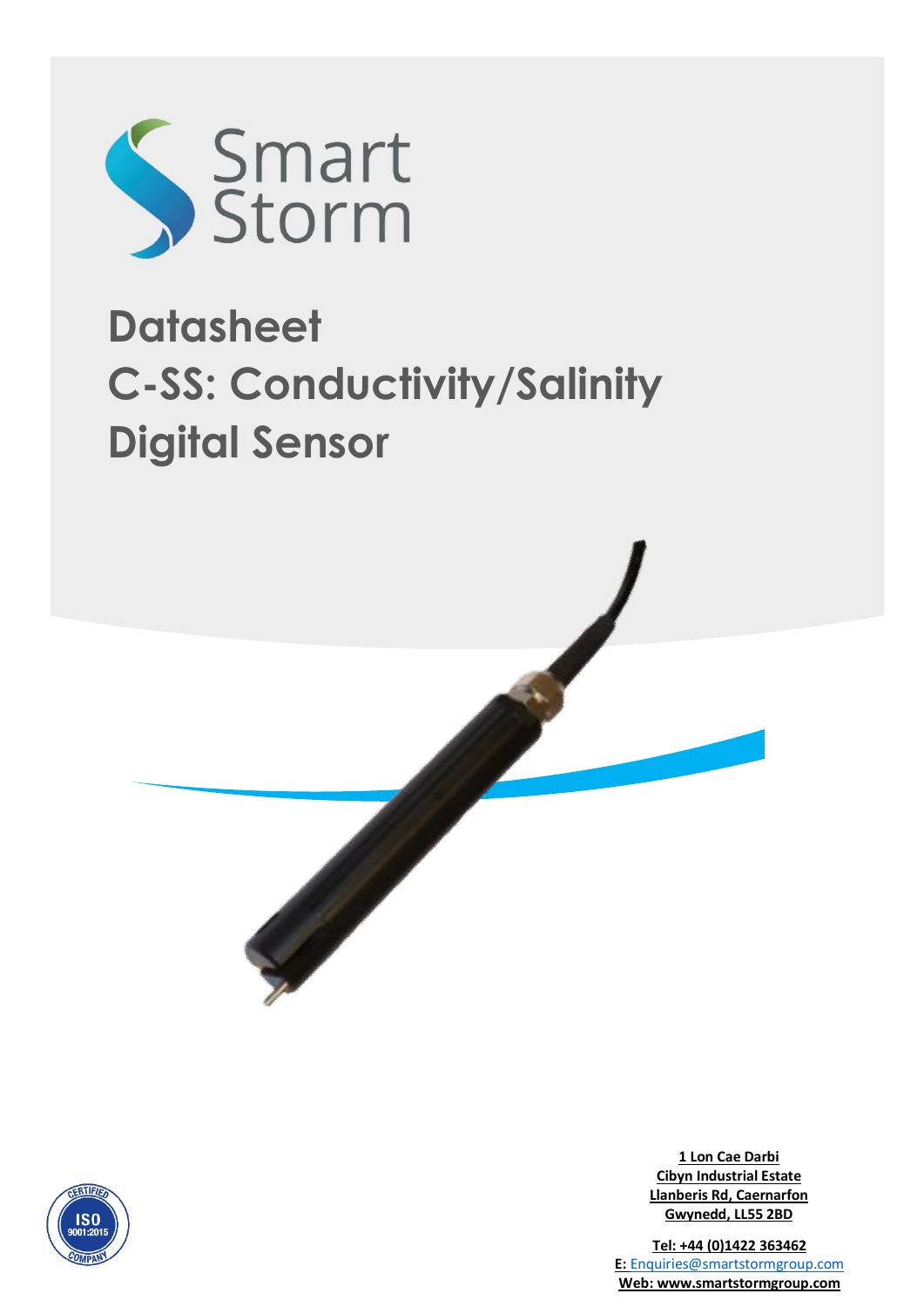# **C-SS: Conductivity/Salinity & Temperature**

#### **Digitally optimised measurement technology**

- 4 electrode conductivity sensor (2 graphite & 2 platinum)
- Smart sensor stores configuration settings and calibration history
- Range 0-200 mS/cm
- Integral Temperature sensor
- Digital sensor Modbus RS-485
- Robust and watertight

#### **Applications**

- Industrial effluent treatment
- Urban wastewater treatment
- Surface water monitoring
- Sea water
- Drinking water

#### **Sensor electrode technology:**

The sensor works with 4 electrodes: An alternating current of constant voltage is established between a primary pair of electrodes in graphite. The secondary electrodes in platinum regulate the voltage imposed to the primary electrodes to reflect the fouling. The voltage measured between the primary electrodes is the function of the resistance and therefore a measurement of the conductivity.

### **Digital Technology:**

The smart digital C4E sensor stores calibration history data within the sensor. This allows a 'plug and play' system without re-calibration.

> **1 Lon Cae Darbi Cibyn Industrial Estate Llanberis Rd, Caernarfon Gwynedd, LL55 2BD**

**Tel: +44 (0)1422 363462 E:** [Enquiries@smartstormgroup.com](mailto:Enquiries@smartstormgroup.com) **Web: www.smartstormgroup.com**